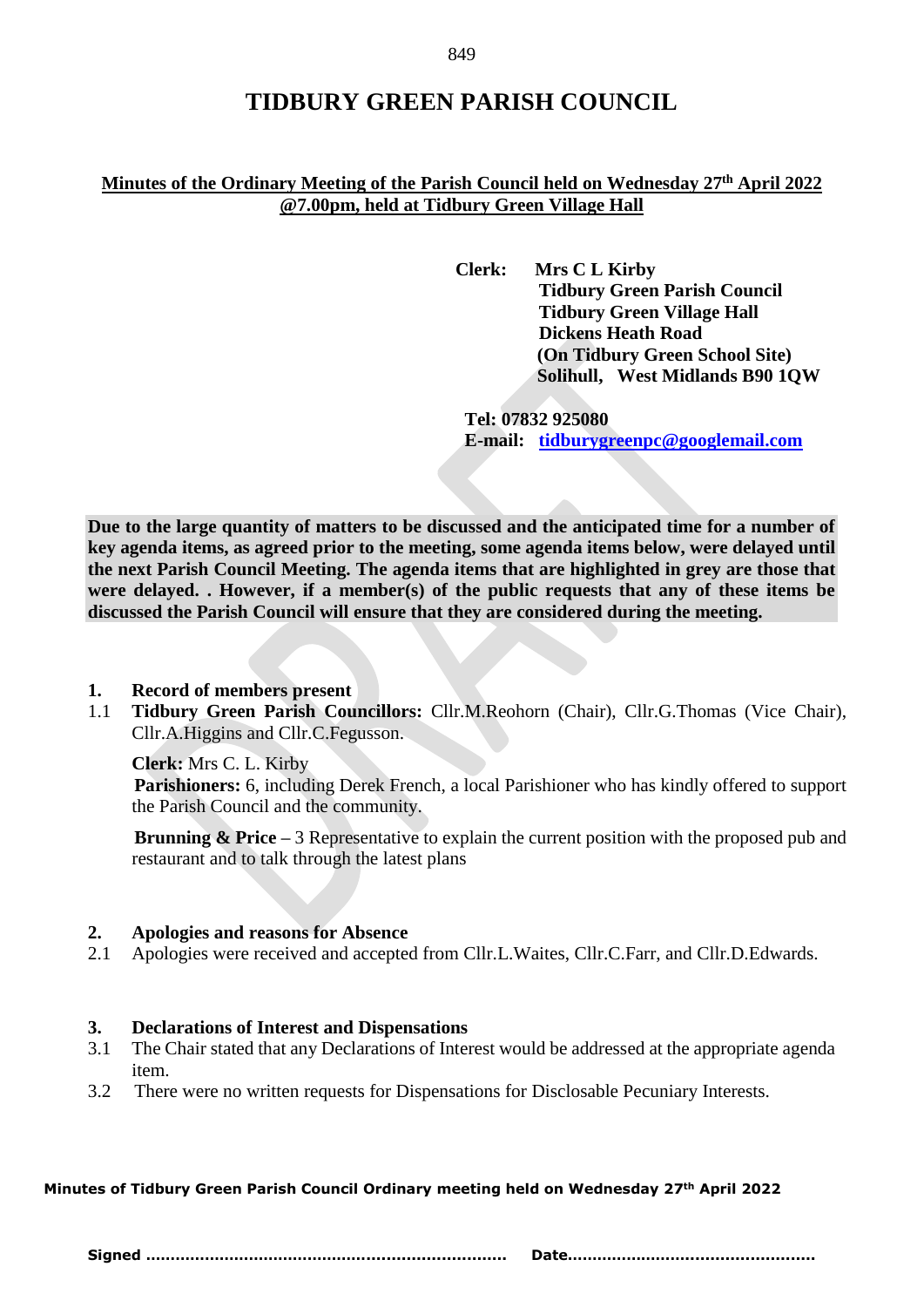# **4 Brunning & Price**

- 4.1 The Chairman of the Parish Council, Cllr.M.Reohorn welcomed the 3 Representatives from Brunning & Price. The representatives explained the background to the proposal for a new pub in the village, including the original vision and plan, planning restrictions and how progress had been ceased due to the Covid pandemic. They explained that only recently have they been able to reconsider progressing the plan to introduce a pub and restaurant (The Mallard) at Tidbury Green Farm. At previous SMBC planning meetings, due to green belt considerations B&P were told to go subterranean, building downwards to create the additional space that the pub requires to successfully operate. After consideration, Brunning & Price advised that due to cost implications etc. this is not a viable option. Consequently the revised planning application submitted to Solihull MBC has a slightly larger footprint than the application previously submitted and approved. Representatives explained that this is the only way that they can achieve a viable solution that would allow them to proceed with the pub and restaurant.
- 4.2 Councillors viewed the plans and proposals. Whilst no official vote was taken in terms of the proposal and plans, in general Councillors were very positive about what was presented and proposed and agreed that a pub & restaurant would be an excellent addition to village, for the community.
- 4.3 The Parish Council advised that once SMBC share the new planning application details, that they will further consider the plans and available information and submit their views to Solihull MBC.
- 4.4 Brunning & Price will be holding a community open day, to talk to the community about their proposals and share plans etc. Cllr.A.Higgins advised that if Brunning & Price produce leaflets, to advertise the event that she will arrange for them to be delivered to homes in the village. Cllr.A.Higgins also advised that she will add details to Facebook and that the details will be added to the Parish Council's website.

# **5 Open Forum**

- 5.1 Planning for the Queen's Diamond Jubilee was briefly discussed. Please refer to Minute 14.
- 5.2 The Parishioner who attended the February 2022 Parish council Meeting, regarding the lack of tree and hedge cutting on the land opposite houses on Norton Lane, requested an update on any action taken.
- 5.3 There were no further matters raised.

# **6 To Approve the Minutes**

6.1 The minutes of the meeting held on 23rd March 2022 having previously been distributed, it was confirmed that Parish Councillors had reviewed the minutes. It was proposed by Cllr.M.Reohorn and seconded by Cllr.A.Higgins that they be signed as a true record of that meeting. This motion was carried by 3 in favour, with 1 abstentions, due to the Councillor not being present at the meeting.

**7 To review and consider progress against actions as detailed on the Action Tracker (Previously Distributed) and if necessary consider any matters arising from minutes.** 

**Minutes of Tidbury Green Parish Council Ordinary meeting held on Wednesday 27th April 2022**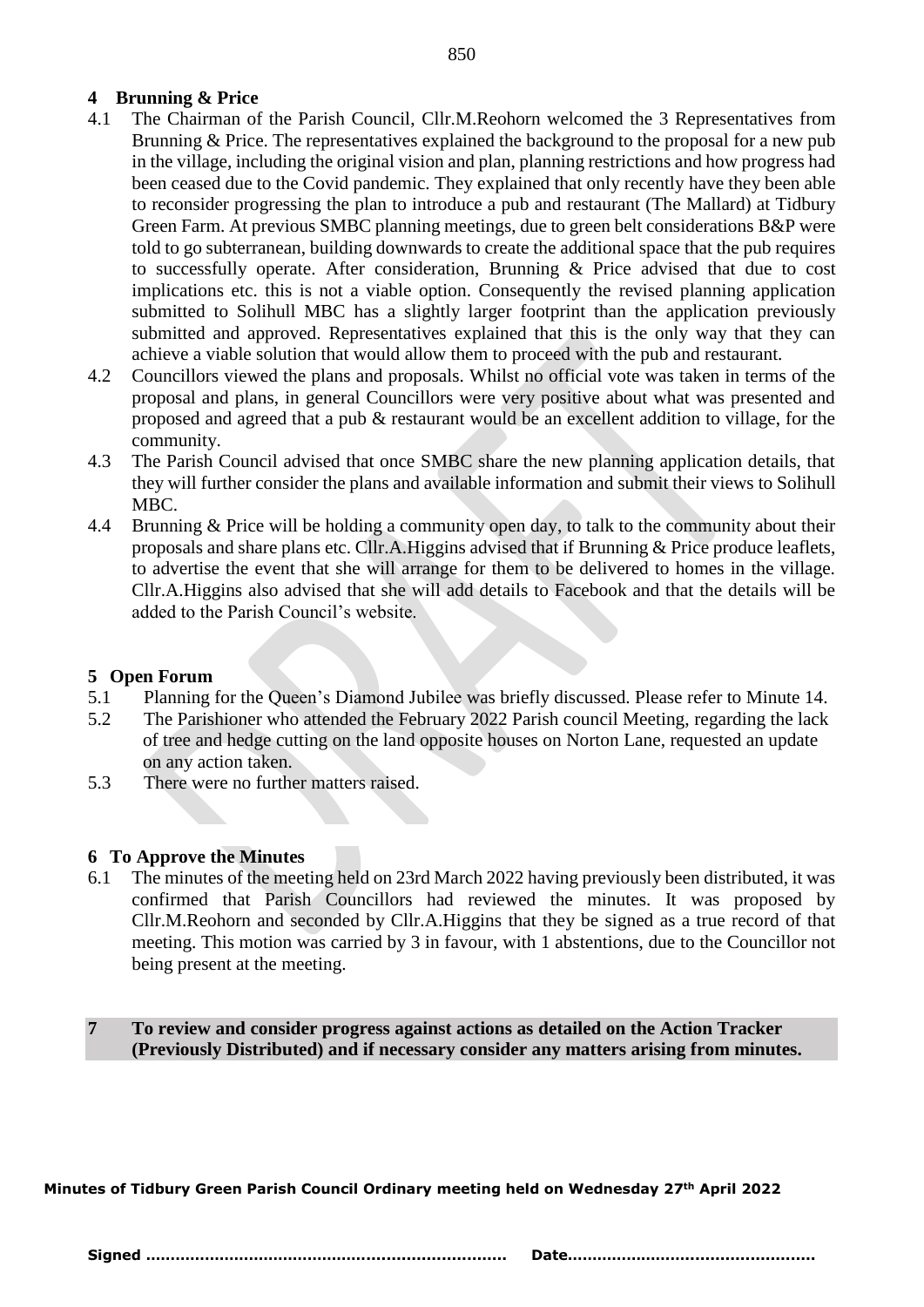# **8 To consider the following planning matters**

#### **New Planning Applications**

8.1 Planning Application PL/2021/02716/MINFHO 5 Dewberry Road - **No Representation submitted -via delegated authority**

#### **Planning Decisions by Solihull Borough Council**

- 8.2 PL/2022/00396/MINFHO 426 Tilehouse Lane **- No Representation -Approved**
- 8.3 PL/2022/00226/TPO Trees And Hedges Lowbrook Lane **Objection Submitted Approved**
- 8.4 PL/2021/02865/PPFL– Pinewood 62 Shutt Lane **Objection Submitted - Approved**
- 8.5 PL/2021/02682/PPFL 95 Lowbrook Lane **Objection -via delegated authority - Approved.**

#### **Ongoing matters**

- 8.6 PL/2022/00305/PPFL 448 Norton Lane **No Response Submitted**
- 8.7 PL/2022/00310/MINFHO 72 Lowbrook Lane **No Representation Submitted**
- 8.8 PL/2021/01204/TPO 158 Tilehouse Lane **Objection Submitted**
- 8.9 PL/2021/03057/PNCUDW– Bowyer Farm **Relevant Points raised and decision left to SMBC**
- 8.10 PL/2021/03058/PNCUDW– Bowyer Farm **No Representation, however conditions requested -via delegated authority**
- 8.11 PL/2021/02561/PNCUDW Bowyer Farm **No Representation (However, conditions to Approval requested) -via delegated authority**
- 8.12 PL/2021/02477/PPOL Land Encompassing 146 and 150 Tilehouse Lane. **No Response Submitted.**
- 8.14 PL/2021/01946/MINFHO Tall Trees Fulford Hall Road. **No Representation**
- 8.15 PL/2021/00046/PPTREE Open Space off Cherry Tree Drive **Objection Submitted via delegated authority. Objection due to the absence of any evidence of damage/disease to tree.**

#### **9 Regency Fields Development**

9.1 There were no updates to report.

#### **10 Tidbury Heights Development**

10.1 There were no updates to report.

# **11 Solihull Local Plan Review**

11.1 As reported in previous meetings, EiP hearings were completed and Solihull MBC received a letter from the independent Inspectors, outlining their initial views on Solihull's new Local Plan. In the letter they raised a number of issues that they wanted the Council to respond to before they could confirm whether the plan is sound. Since then we have been advised that, Solihull Council has managed to deal with a number of the issues highlighted by the Inspectors. We understand that the Council has dealt with some technical details, for example, providing an update on a likely housing trajectory that the Inspectors highlighted. Solihull MBC also advised that "It has also been agreed that the period of the plan should be adjusted to ensure that when it is adopted, it looks forward over a fifteen-year period to be consistent with national policy. With adoption likely later this year, the end period of the plan will now run to 2037. This adjustment does have implications for the number of homes each site will need to deliver, but as most of these additional homes are expected to be realised towards the end of the Plan the Council is confident there is enough flexibility in its proposals to accommodate this change,

#### **Minutes of Tidbury Green Parish Council Ordinary meeting held on Wednesday 27th April 2022**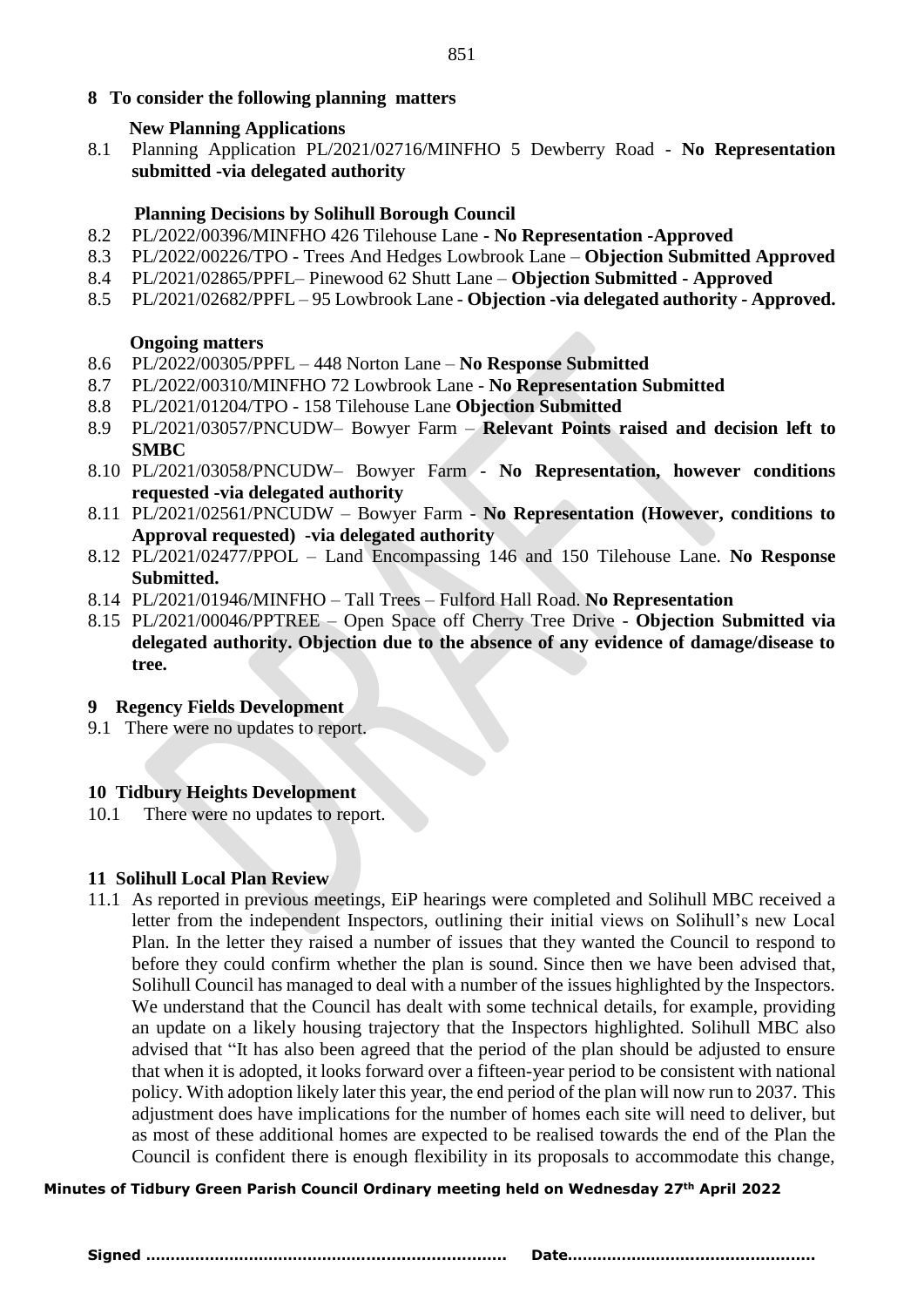and is not seeking to identify any further sites. The Council continues to work closely with the NEC to provide the evidence to justify their ambitious vision for the site that would see the delivery of more than 2,000 new homes by 2036."

# **12 Fulford Green: A new zero carbon community for Solihull**

12.1 There were no further updates, however, this matter is highly reliant on the outcomes of the Draft Solihull Local Plan.

# 13 **Village Hall**

13.1 As detailed in the February 2022 Minutes "Upon arriving at the Parish Council meeting, it was noted that large lettering had been painted at the front of all nine parking spaces, eight of which read TGS and the other HT. The PC believe that this means Tidbury Green School and Head Teacher. As per the Village Hall Lease the PC understand that that 8 of the 9 parking spaces are specifically for visitors to the Village Hall. Given that Solihull MBC is the freeholder of this site, we assume that this action has been taken by or with the approval of the Council. This action will have significant detrimental effects on Village Hall usage, as the signage will deter Village Hall users from parking by the Village Hall." Despite two letters and an invoice to claim compensation for lost income, being sent to Solihull MBC, no response has been received. It was agreed that Cllr.C.Ferguson would seek some quotes for removing the painted letters from the parking bays and draft a letter to Solihull, for Councillors consideration.

# **14 Queen's Diamond Jubilee**

14.1 As agreed at previous meetings, the Parish Council have made £1,000 available to support celebrations in Tidbury Green for the upcoming Queen's Diamond Jubilee. Volunteers were sought to arrange the event. Whilst a few willing volunteers kindly came forward, the support offered from the community was limited. With the amount of volunteers available it would be unfeasible to arrange an event to celebrate the Queens Jubilee. However, Woodbourne Sports & Social Club, which is within the Parish of Tidbury Green are planning to hold an event on the 3rd June 2022. An option is to support the club in providing a quality event for the local community. After discussions it was proposed by Cllr.M.Reohorn, seconded by Cllr.A.Higgins and **agreed unanimously** that the Parish Council will sponsor and support the Woodbourne Sports & Social Event. The £1,000 will be used to purchase items for the event, which will aim to enhance the enjoyment of those from the community who attend the celebrations. For example options could include a bouncy castle, dress up characters for the children, the running of a tug of war completion etc. It was agreed that invoices relating to any items/activities that the Parish Council are providing should be sent from to the Clerk, who will pay the supplier direct. *Action:* Cllr.M.Reohorn and Cllr.A.Higgins to liaise with Woodbourne Sports & Social Club, to update them on what was agreed by the Parish Council and to discuss any relevant matters.

# **15 Parishioner of the Year Award**

15.1 Nominations received were discussed. It was proposed by Cllr.G.Thomas, seconded by Cllr.M.Reohorn and **agreed unanimously** who the prizes from the allotted, previously approved budget of £225 should be awarded. *Action:* Clerk to invite the winners to the 2022 Annual Parish Meeting.

**Minutes of Tidbury Green Parish Council Ordinary meeting held on Wednesday 27th April 2022**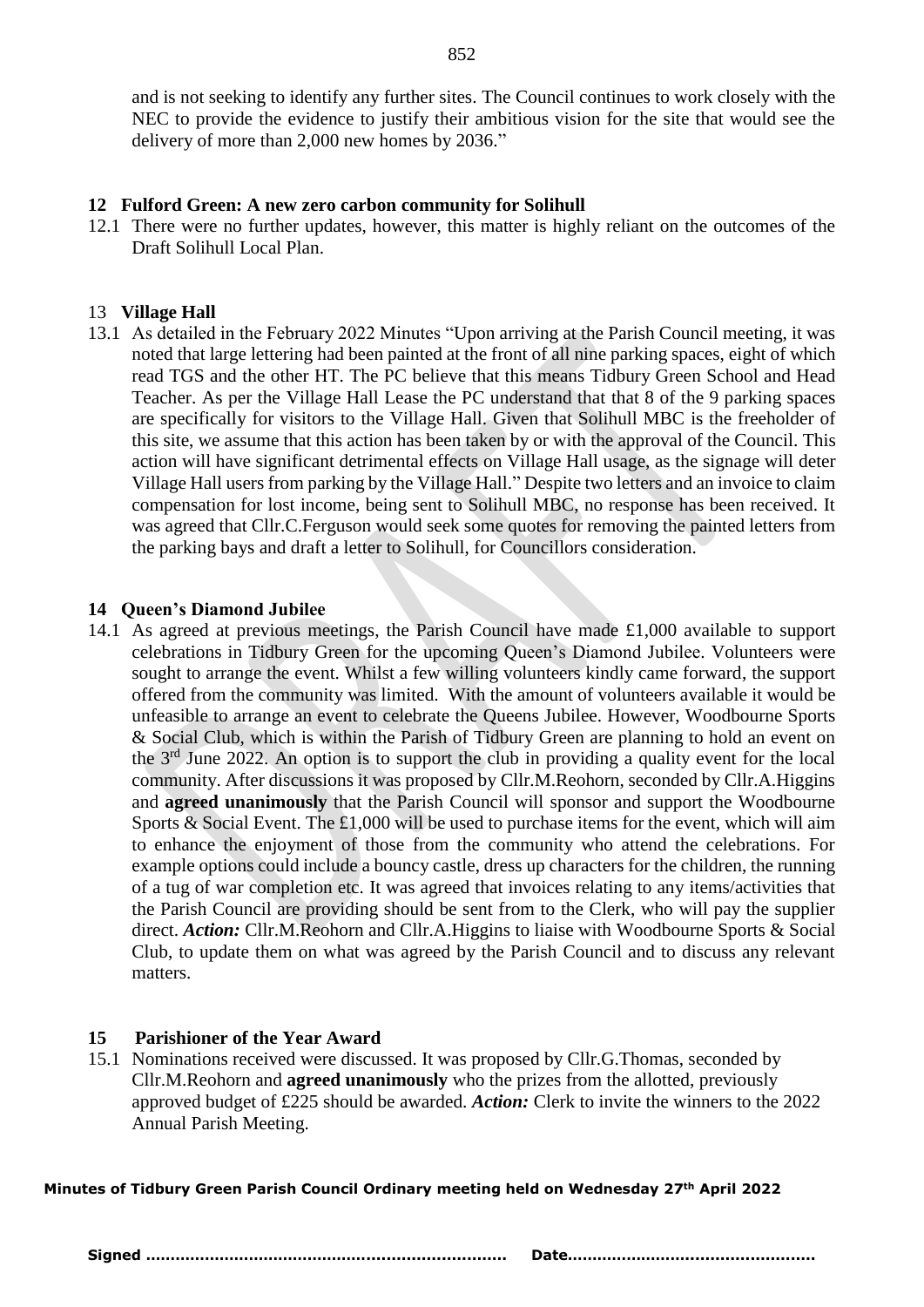# **16 Financial Matters**

- 16.1 Payment of the items listed in the April 2022 Agenda Appendix 1 were discussed, including pay for hours worked by the Clerk. Extra hours were worked due to various matters, including general workload, sorting CIL returned questionnaire written comments and PAYE end of year requirements. It was proposed by Cllr.M.Reohorn, seconded by Cllr.A.Higgins and **agreed unanimously** that payment of the items should be made.  **Payments Received**
- 16.2 £15.500.00 1 st Instalment 2022-23 Parish Council Precept.

# **Income and Expenditure Budget Year to 31 March 2022.**

- 16.3 The Responsible Financial Officer talked through the Income and Expenditure to 31 March 2022. The RFO had also produced an End of year summary, detailing expenditure versus budget and any resulting variances. This was circulated and discussed.  **Banking mandate in relation to account signatories**
- 16.4 The Parish Councils (HSBC) banking signatory mandate, which was updated, approved and signed at the April 2022 meeting, was hand delivered to HSBC by Cllr.G.Thomas. He was advised that the update will take approximately 3 weeks to action.

# **17 Gov.Uk Email Addresses**

17.1 It was **agreed unanimously** that the Parish Council should obtain Gov.UK email addresses. Action: Cllr.M.Reohorn and the Clerk to liaise with the Parish Council's "Hosting & Domain" Manager to request that he provides a quote for undertaking the required works and fees for obtaining Gov.UK email addresses.

# **18 External Audit 2021/22**

- 18.1 The Clerk advised that over the coming weeks she will be focussing her efforts on the 2021/22 External Audit requirements, which includes completing the Annual Governance & Accountability Return (AGAR) 2021-22 and other relevant documents. The Clerk aims to have the AGAR ready for submission to the May 2022 meeting, to enable the relevant sections to be considered and if appropriate, approved.
- 18.2 It was **agreed unanimously** that the public inspection period for Annual Return will run between Monday  $6<sup>th</sup>$  June – Friday 15<sup>th</sup> July 2022, providing that the Governance and Accountability sections of the AGAR are approved at the May 2022 meeting.

# **19 Allotment Association**

- 19.1 Cllr.A.Higgins advised that she will be meeting with the Allotment Association, during the coming weeks. Following this she will provide an update to the Parish Council.
- 19.2 The clerk advised that a tree survey at the allotment site needs to be undertaken later this year, as four years will have expired since the previous one was completed. Previously tree surveys were undertaken every five years, however since September 2021 the Parish Council agreed that they should now be completed every 4 years, meaning that a survey is due October 2022. The Clerk advised that there are restrictions regarding when any tree works can be undertaken. Action: Clerk to research when tree nesting season ends and when tree works should be undertaken. The Clerk will then liaise with Cllr.A.Higgins.

**Minutes of Tidbury Green Parish Council Ordinary meeting held on Wednesday 27th April 2022**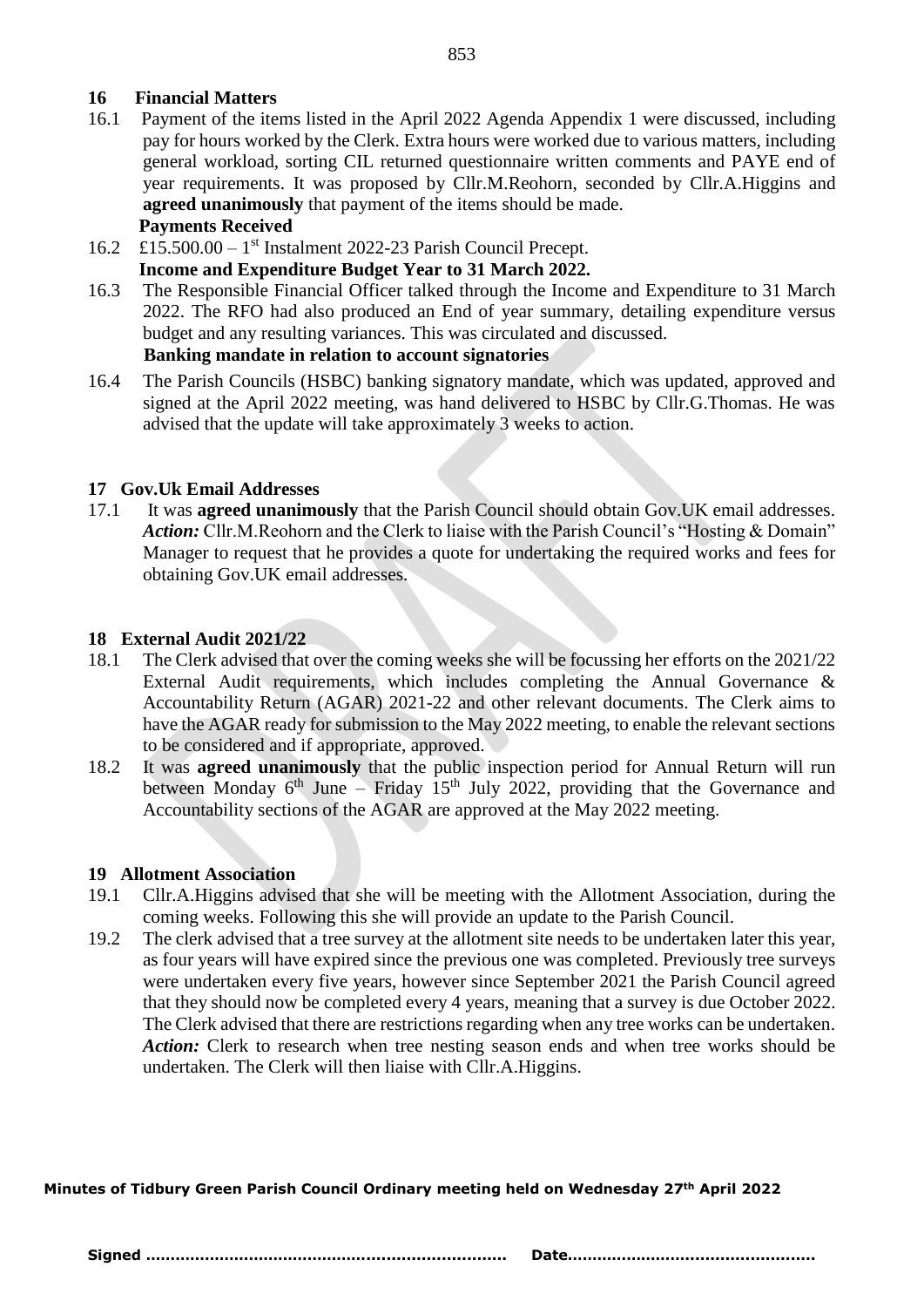#### 854

# **20 Duke of Edinburgh**

20.1 It was recognised that our recent local DofE volunteer had undertaken a range of quality work for the benefit of the community. The Parish Council agreed that she had gone above and beyond and had completed some excellent work, including developing the CIL Parishioners survey, delivering newsletters and carrying out litter picks. It was proposed by Cllr.M.Reohorn, seconded by Cllr A.Higgins and **agreed unanimously** that a an appropriate gift voucher, up to the value of £50, should be purchased and presented to the DofE volunteer on the evening of the Annual Parish Meeting.

# **21 Nuisance bonfires**

21.1 This matter had been raised by a couple of Parishioner's. It was agreed that the Parish Council will put a request in the newsletter, to ask people to be considerate of their neighbours, when lighting fires in their gardens. However, there is no law which prevents people from burning garden rubbish and the Parish Council do not have any powers to deal with the matter. Solihull Council do produce guidance and manage nuisance caused by neighbours on a number of issues including bonfires and a bonfires code of conduct is available on their website. In certain circumstances, where criteria is met, Solihull MBC recognise that a bonfire can cause a

statutory nuisance. Where this occurs Solihull MBC provides a mechanism for people to report nuisance bonfires. Again this can be found on the Solihull MBC website.

# **22 Annual Parish Meeting**

22.1 It was **agreed unanimously** that the Annual Parish Meeting, will be held on the 25th May 2022 between, 6:30 and 7:30pm, prior to the Annual Parish Council Meeting. The draft agenda was considered and **approved unanimously** by the Parish Council. The Clerk advised that she would circulate the approved agenda and add it to the Parish Council website. Cllr.M.Reohorn will print and sign five copies of the agenda and arrange for these to be added to the noticeboards.

# **23 Update from April 2022 SAC Meeting**

23.1 Chairman M.Reohorn, provided an update from the April 2022 SAC meeting, that he attended.

# **24 Christmas 2022 Celebration**

24.1 Consider event(s) that should be subsidised/delivered for the community.

# **25 20's Plenty For Warwickshire**

25.1 Update from Cllr.Reohorn from session he attended regarding reducing speed limits in Villages.

**Minutes of Tidbury Green Parish Council Ordinary meeting held on Wednesday 27th April 2022**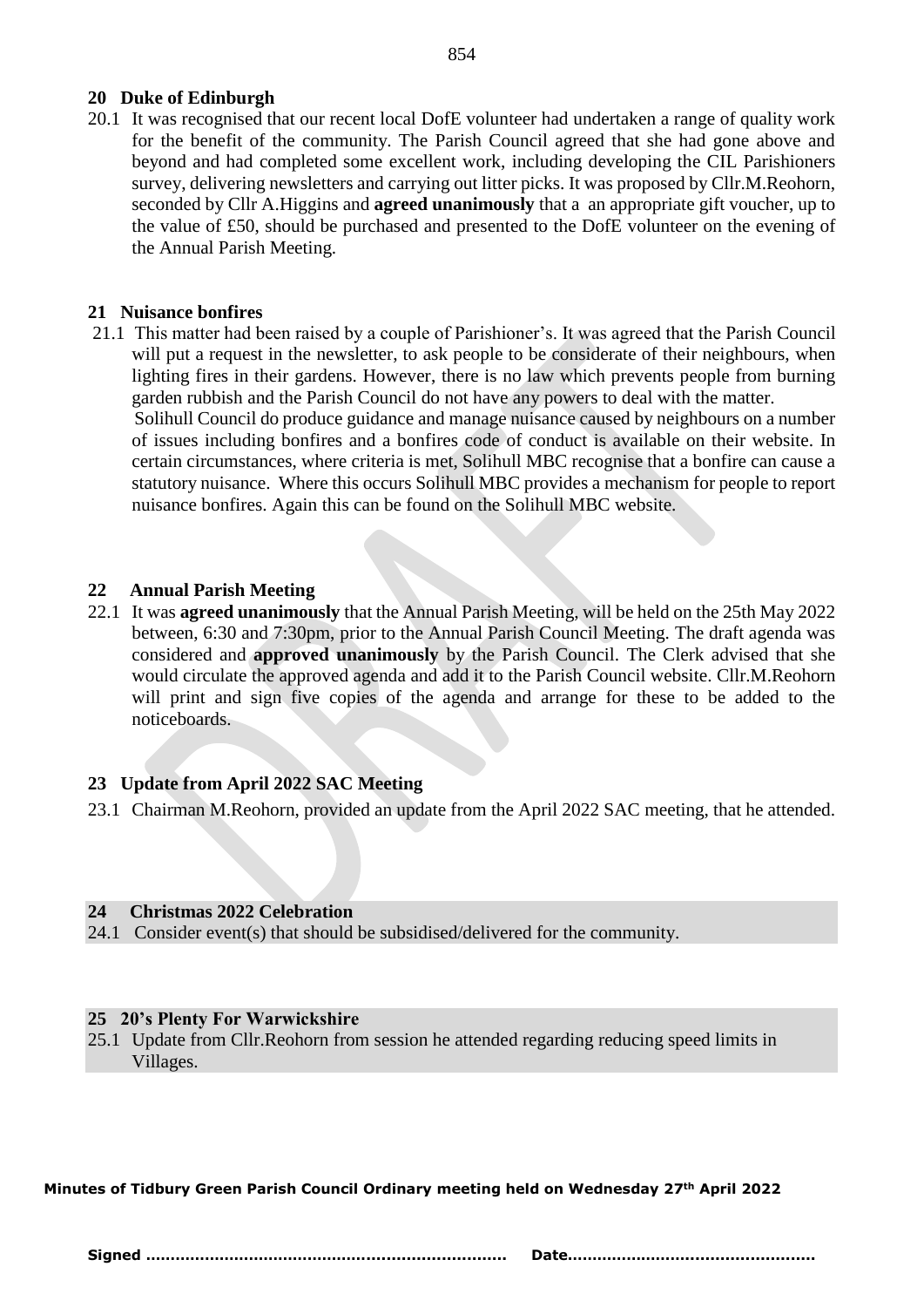# **26 Community Infrastructure Levy (CIL) Funding**

- 26.1 114 Parishioners completed the CIL questionnaire / Survey to provide their views of what the available CIL money should be spent on.
- 26.2 The Clerk circulated the findings, which were considered and discussed by Councillors. It was clear from findings that Parishioners would like more bins installed in Tidbury green. *Action:*  Clerk to inform Cllr.D.Edwards so that he can progress this matter. It was agreed that the Parish Council will consider which other projects should be delivered, based on the consultation finding and by whom, at the May 2022 meeting.
- 26.3 It was agreed that the findings should be added to the Parish Council website.

# **27 Newsletter**

27.1 It was agreed that the Clerk will liaise, with Cllr.M.Reohorn regarding images that can be used for future newsletters.

# **28 Review of documents for Chairman's Black Box**

- 28.1 The clerk advised that she will undertake this task within the next few months **Update Calendar of Actions**
- 28.2 The updated Calendar of actions were reviewed. It was proposed by Cllr.G.Thomas and seconded by Cllr.M.Reohorn that the Calendar of Actions be adopted. This was **agreed unanimously.**

#### **Carry out independent review of bank reconciliations**

- 28.3 Cllr.G.Thomas agreed to carry out the latest independent review of bank reconciliations. **Reconfirm Clerk's payments under Standing Order arrangements**
- 28.4 It was proposed by Cllr.G.Thomas and seconded by Cllr.M Reohorn that the Standing Order arrangements, for the Clerks pay, should remain. This was **agreed unanimously**. **Review Internal Controls, Risk Assessment documents and Asset Register**
- 28.5 Having previously been circulated the amended draft Internal Controls document, was discussed. It was proposed by Cllr.G.Thomas and seconded by Cllr.M.Reohorn that the Internal Controls be adopted. This was **agreed unanimously.**
- 28.6 The amended draft Risk Assessment, having previously been circulated was discussed. It was proposed by Cllr.M.Reohorn and seconded by Cllr.G.Thomas that the Risk Assessment be adopted. This was **agreed unanimously.**
- 28.7 The updated Asset Register, having previously been circulated was discussed It was proposed by Cllr.G.Thomas and seconded by Cllr.M.Reohorn that the Asset Register be approved. This was **agreed unanimously.**

# **Review Clerk's pay**

- 28.8 No information has been circulated regarding the proposed Local Government NJC pay rise.  **Review document retention policy**
- 28.9 The document having been previously circulated was reviewed and no changes were required. It was proposed by Cllr.G.Thomas and seconded by Cllr.M.Reohorn that the document retention policy be re-adopted. This was **agreed unanimously.**

# **Review "Actions taken against Objectives" for the previous year**

28.10 Actions taken against objectives for 2021/22 were reviewed. The majority of targets were either met or they are ongoing work in progress.

# **29 Flooding**

29.1 There were no updates to report.

**Minutes of Tidbury Green Parish Council Ordinary meeting held on Wednesday 27th April 2022**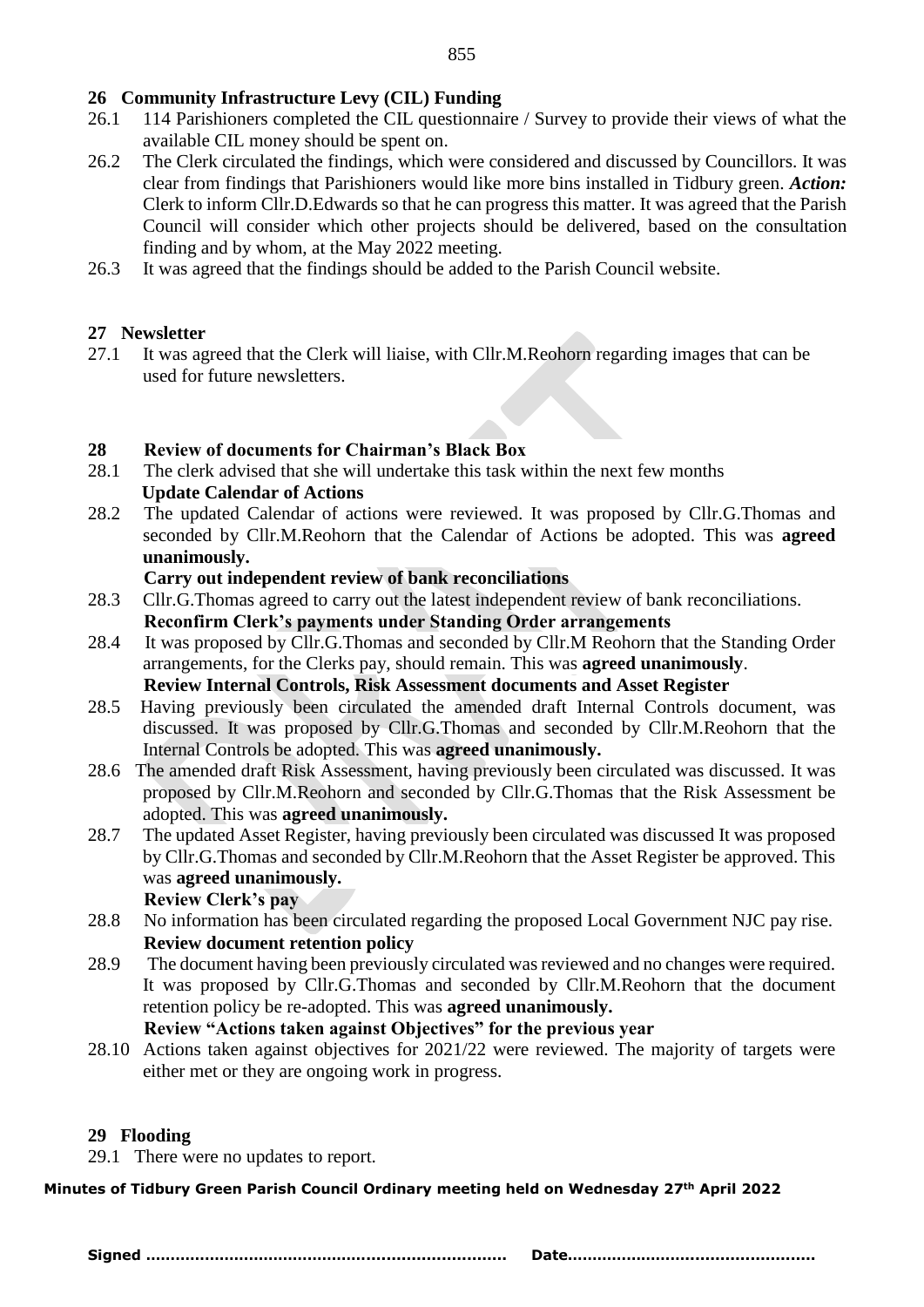# **30 Litter Picking in Tidbury Green**

30.1 There were no updates to report.

#### **31 Crimes/ Anti-Social Behaviour in Tidbury Green**

31.1 There were no updates to report.

#### **32 Neighbourhood Watch / Street Watch**

- To receive any relevant updates.
- Discuss and agree any further action to be taken.

#### **33 Update from Parish Clerk**

33.1 There were no further updates to report.

#### **34 Correspondence**

34.1 All items on the correspondence list were considered. All other items of concern or interest were dealt with as separate agenda items, or flagged as of interest to Councillors.

#### **There being no further business the Chairman closed the meeting at 21:30**

#### **Date of the next meeting: Wednesday 25 May 2022**

 Councillors are reminded of their legal duty to consider all aspects of equal opportunities, crime prevention, unlawful discrimination and other best practices when making decisions at the meeting.

# **THE PUBLIC AND PRESS ARE WELCOME TO ATTEND**

**Minutes of Tidbury Green Parish Council Ordinary meeting held on Wednesday 27th April 2022**

856